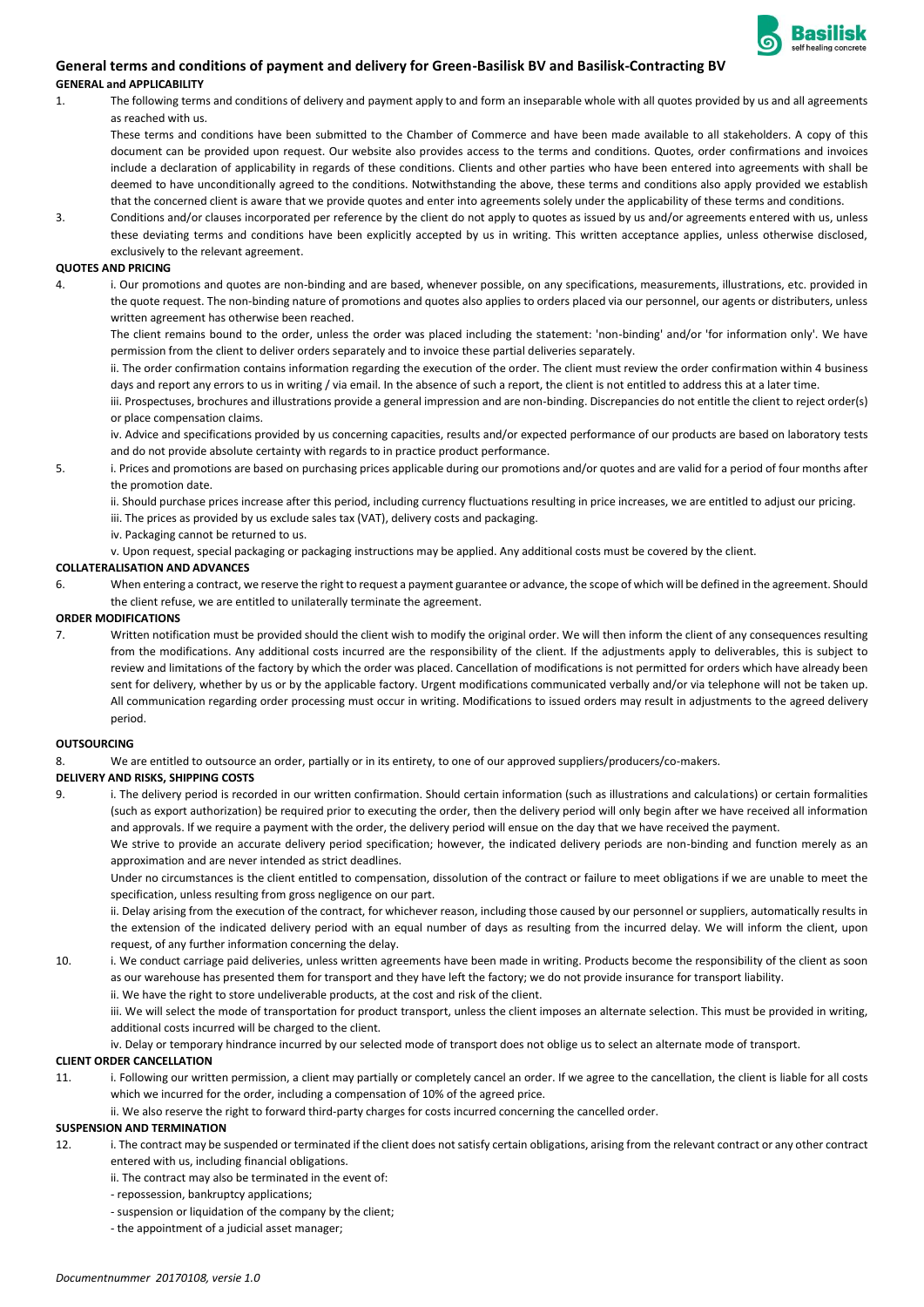

- the client enters a payment agreement with creditors or leaves third-party debts unpaid.

iii. In each of the situations mentioned under i and ii, our accounts receivable are directly and immediately payable.

## **RETENTION OF TITLE**

13. i. All delivered products will remain our property until the client has met all obligations arising from the delivery contract. Retention of title described here also applies if payment is arranged via exchange or other commercial paper. The client is not permitted to resell, process or give products as collateral for which the obligations have not been met without our written permission.

ii. If obligations for obtaining the goods are not met, as well as in the event of contract termination, the client is obligated to present the products upon request and, if requested, to immediately deliver them to us or to a third party as designated by us.

iii. Returned products will be credited to the client, if in good condition, at the current value as determined to conform with commercial practices in our sector.

iv. The client is required to insure the affairs, as described above under i, against the risks of fire, theft, storm and water damage and for which a clause is included that the insurance also applies to third-party affairs.

#### **PAYMENT**

14. i. Provided no other written payment conditions have been reached, invoices are payable within 14 days of the invoice date.

ii. The client is not entitled to deduct any of our outstanding invoices.

iii. Should the client fail to fulfil the invoice as referred to under i, the client will automatically be deemed in default. We reserve the right to charge an interest of 1% per month from the final due date until the entire invoice is paid, with no prior summons or notice of default required, without prejudice to our further rights.

iv. Client payments are processed and conform to article 44, book 6 of the Civil Code (Burgerlijke Wetboek); consequently, incidental costs are first deducted from incoming payments to compensate for debt collection costs and interest as defined in section iii of this provision.

# **COSTS**

15. Outside of the contractual obligations, all costs incurred or which will be incurred due to compliance, termination or compensation not wholly within the client's rights, will be recovered from the client.

### **WARRANTY**

16. i. Our products are sound and of an acceptable quality, conform to industry standards, up to a period of 9 months after delivery, unless stipulated otherwise.

ii. In the event that our products prove to be unsound or of insufficient quality during the period defined under i, we are only obligated to replace these products with equal or similar products.

iii. If a contract formed with us includes a separate, written warranty as issued by a third party, such as the manufacturer or importers, the above information applies with the understanding that the initial contact point must always be the actual manufacturer of the products.

iv. The client is entitled to a warranty if and when the client has fulfilled all of its financial obligations toward us.

v. Unless expressly specified elsewhere, we are solely bound to compliance with the warranty obligations as described in this article toward clients who have been accepted by us as 'approved applicator' (within the Netherlands) or 'approved supplier' (abroad).

## **CLAIMS**

17. i. With reference to article 16, claims are only validated when we are notified of these via email, together with the delivery confirmation, within 10 business days of receipt of the goods.

The email must also provide a clear description of the defects and shortcomings. Claims made or submitted in any other way will not be processed. Products are provided of a quality level and in packaging according to the standards of our sector.

Clients are obligated to inspect delivered products based on the provided delivery notes and order confirmation. If the client does not perform proper inspection of the goods, including the soundness of the products, within 10 business days of receipt, this will be considered to be an unconditional acceptance of the order.

ii. Under no circumstances may the client apply claims against us if the delivered goods have been tampered with, including processing or adaption by third parties. The client is also unable to apply claims against us if the delivered goods were incorrectly or unsoundly stored, including storage.

iii. If a claim has been approved, we reserve the right to replace faulty / damaged products with equivalent products ('replacement right'), or otherwise the right to extend compensation to a maximum value of the invoiced amount for the rejected goods. We reserve the right to choose which form of compensation is extended.

iv. Claims do not give the client the right to defer invoice payment.

v. Goods which have been delivered and approved as stipulated by this provision will not be accepted for return, unless the client submits a request.

vi. By virtue of this article, each claim will expire 6 months after the invoice date, which applies to the delivery of products for which the client wishes to submit a claim.

### **FORCE MAJEURE**

18. i. Any deficiencies by our company or our suppliers as a result of force majeure will lead to our discharge from the fulfilment of the agreed delivery period and/or our obligation to deliver without the customer being able to claim any compensation for damage, costs, and interest on that basis.

ii. By force majeure is meant the following circumstances: war, mobilization, riots, flooding, blocking of shipping and other transport obstructions, stagnation in or restriction or termination of delivery by public utility companies, lack of means for power generation, fire, accidents, strikes, exclusions, actions from trade unions, causing delivery and/or production to be rendered impossible or unreasonably onerous, government measures, non-delivery of necessary materials, products and/or semi-finished goods to us by third parties, loss of items intended for delivery to the customer, and other unforeseen circumstances including in the country of origin of the goods, which disrupt the normal course of business in our company and delay or make it reasonably impossible to execute the order(s).

iii. We will notify the customer as soon as possible if a force majeure situation as referred to in the preceding sentence occurs.

iv. If the force majeure is regarded as being a permanent situation, we will discuss with the customer to fully or partly annul the contract. Permanent force majeure is a force majeure situation that lasts longer than six months.

#### **LIABILITY**

19i. Except for generally applicable rules of public order, and except for the specific provisions of the Dutch Civil Code regarding Product Liability (articles 6: 185 and 186: 193), we commit to the delivery of our products as contractually agreed with the customer, subject however to due observance of the provisions in the articles of our General Terms and Conditions.

ii. We have no obligation to compensate a customer for costs, damages, and interest due to personal injuries.

iii. We will never have any obligation to compensate a customer for costs, damages, and interest for damage to movable and immovable property, or the loss of value added to delivered goods as a consequence of becoming wholly or partially unusable, be it directly or indirectly caused by the customer or third parties, unless the customer can demonstrate that the damage is attributable to intent or gross negligence on our part.